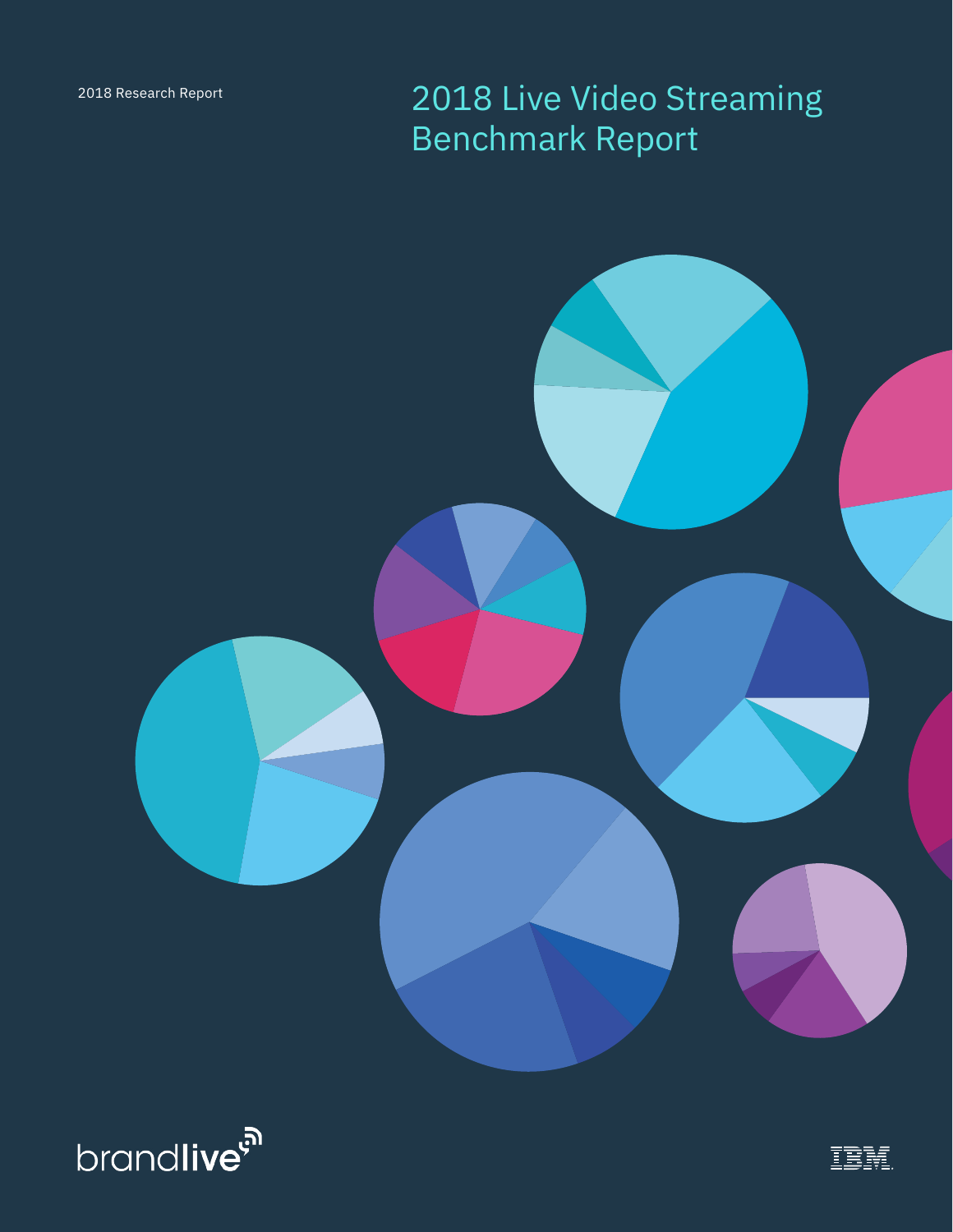## **Executive Summary**

*Video is projected to make up as much as 82% of all Internet traffic by [2020](#page-8-0)<sup>1</sup>, a growing share of which will be live video content. From high profile live events – like the launch of the Tesla Model 3 and the GoPro Hero 6 – to internal events such as sales team trainings and employee town halls, 2017 has made it clear that more and more brands and retailers are taking advantage of the benefits of live streaming.* 

*In the fall of 2017, IBM and Brandlive partnered together to conduct a survey evaluating the state of live video streaming in today's marketplace and make projections for 2018. 200 participants took the survey, a third of which are employed by retail companies and brands that sell physical products. The data also showed that more companies will be live streaming in 2018 than ever before, with those already leveraging live video increasing their use.* 

*The latest research findings highlighted in this report confirm that the future is bright for live video. Budgets are increasing, activity is exploding, use cases are proliferating, and investments in technology and services are paying off. To top it off, advancements in technology have made it simpler than ever to broadcast video content, even from a device that fits in your pocket. Companies that leverage live video today are seizing the opportunity to enhance the experience for employees, partners, and customers alike.*

*More business leaders are also realizing that live video creates an emotional connection with audiences which simply isn't achievable through other types of digital marketing or communications. Additionally, live streaming advancements from social media providers have mainstreamed and awareness of live video, leading brands and retailers to go beyond social media for their live video strategies by including their owned and operated channels.* 

### **This research report sought to answer questions such as:**

- **•** Are budgets for live streaming increasing or decreasing?
- **•** How important is live video for marketing in 2018?
- **•** What ROI or business results are expected from using live video?
- **•** What are the desired benefits for live streaming in 2018?
- **•** What were the most common use cases for live video in 2017?
- **•** How are use cases for video going to change in 2018?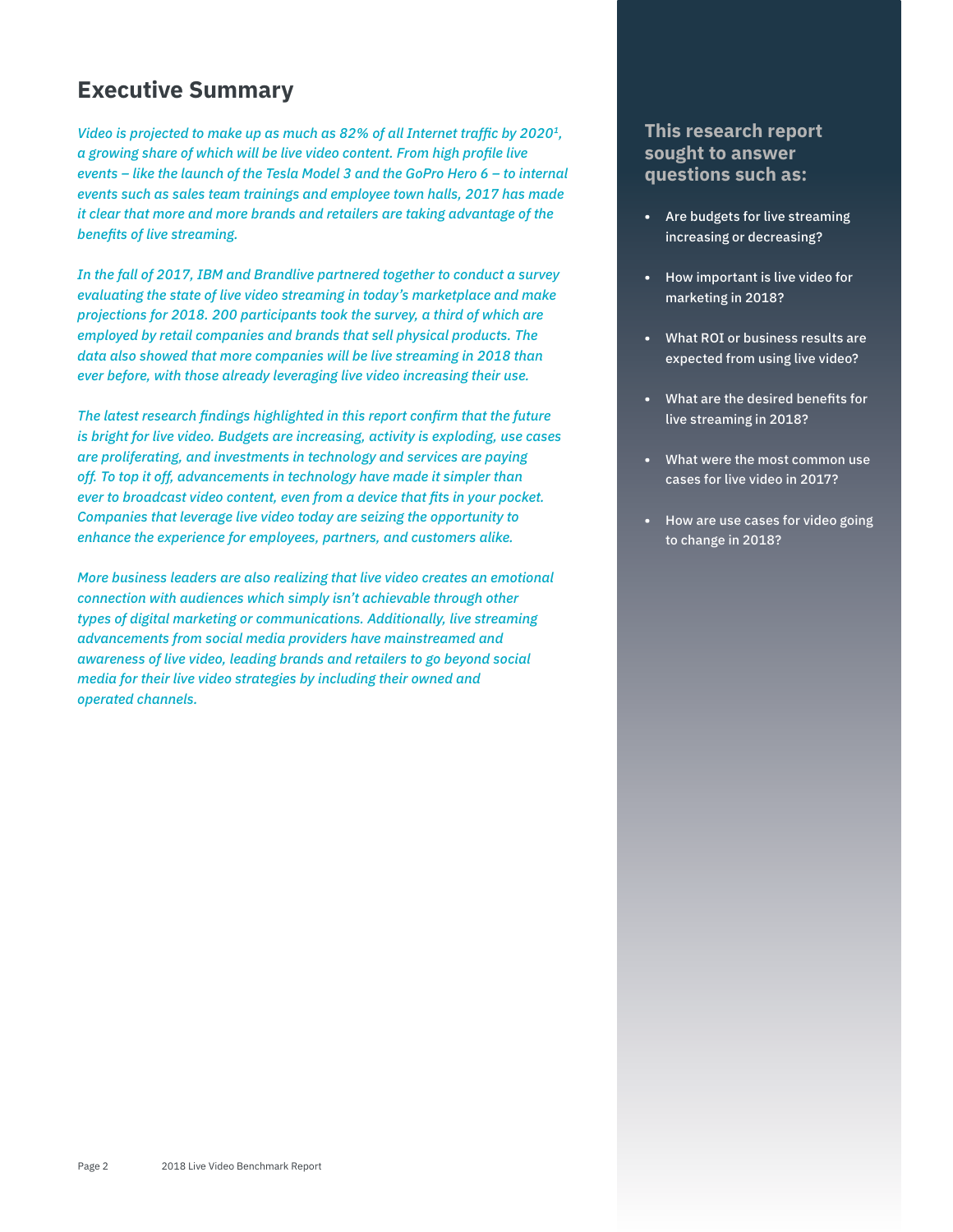# **Top Live Video Benchmark Report Takeaways**

## *Live video is increasingly becoming a top priority 1*

Live video is more than just a powerful tool - it's an engaging medium that allows users to deliver messages that resonate. With viewers watching live [video](#page-8-0) eight times longer than on-demand video<sup>2</sup>, it's clear that live content is succeeding in capturing the attention of end users.

When it came to overall video marketing, respondents were particularly confident about projecting future live video use, with 94.8% sharing that live video will be an important part of their 2018 marketing mix. 25% even stated that live content will be a top priority, edging out pre-recorded video.



## *64% of companies are using live video beyond social 2*

While social sites like Facebook, Twitter, and You Tube have made live video a mainstream media format for consumers, companies are fast discovering significant value beyond social audience engagement. Almost 44% of respondents moved beyond just social in 2017 and nearly 20% more will join them in 2018. For companies with over \$100M in revenue, the results are even more pronounced. Among these, 72% have moved beyond social media with live video.

In fact, it is a small minority of companies who are not using live video beyond social in 2018.

### *Companies with \$100M+ in revenue are live streaming beyond just social media*

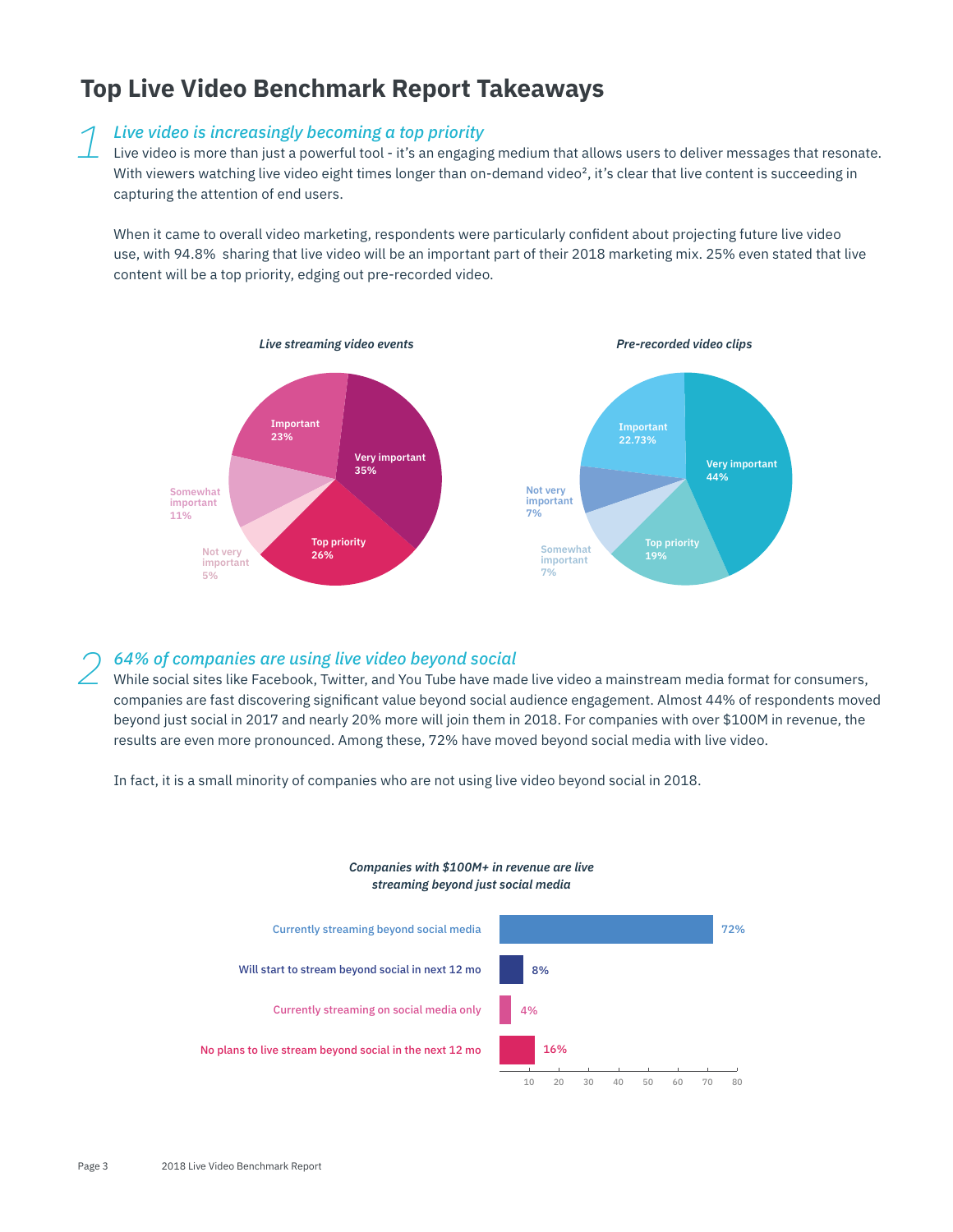### *Budget increases are reducing barriers*

Respondents indicated that companies are looking for ways to increase their *3 Top 3 barriers:* production of live content. When asked about barriers that might exist today, the top three issues were resource related: not having available budgets, available production resources, or enough time to coordinate.

To this end, respondents indicated that their companies will overcome these issues by increasing their live video budgets. In fact, 53% said their budgets will increase in 2018, with 23% saying they will increase significantly. Compare this to the same question about pre-recorded content: only 51% said their budgets there will increase, while 19% said they will increase significantly.



*Pre-recorded video budgets*



- Cost/budget
	- Production resources
- $\checkmark$  Lack of time to plan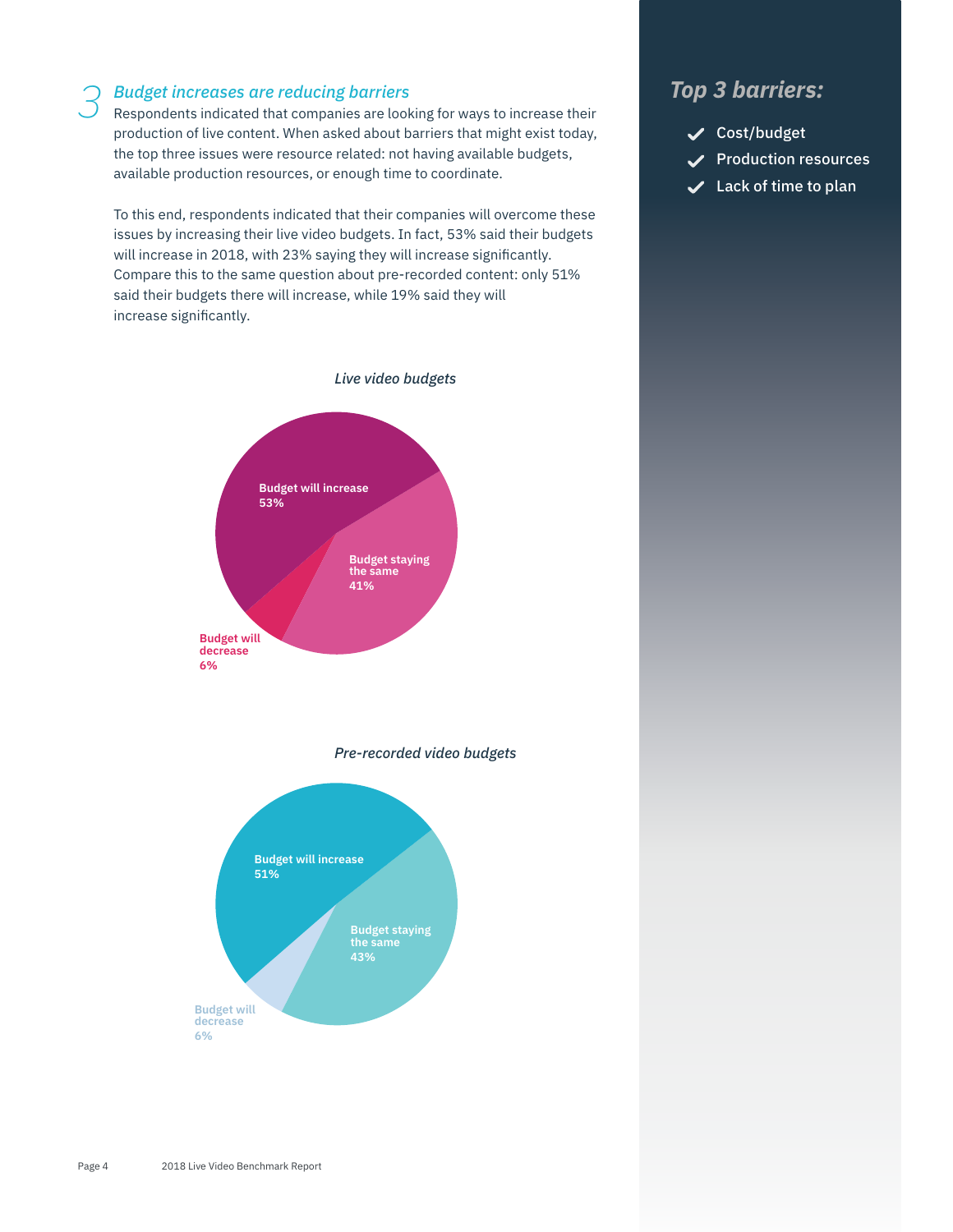## *Benefits are broad and ROI is real 4*

Respondents were clear about the top benefits they're seeking from utilizing live video, with 77.59% indicating a preference for increased engagement with viewers.

### 10 20 30 40 50 78% 66% 57% 59% 47% 43% 43% 35% 28% 60 70 80 Get higher eCommerce conversion rates Learn and adjust from real-time feedback Capture emails via event registration Increase overall viewing time Hear directly from product experts Add human element to digital marketing Engage social audiences Make videos more accessible Achieve deeper interaction with audiences

### *Top Benefits of Live Video Events*

The second highest response was selected by 65.52% of respondents, who found value in archiving and therefore extending the life of live video assets. Yet overall, respondents found the engagement metrics to be most beneficial: from bringing a human element to digital marketing (59.48%), to engaging users over social media (56.90%), to simply benefiting from increased viewing time through on-demand video (43.10%).

When asked more in-depth questions around ROI as it relates to streaming, respondents continued to find the most value in increased engagement.



In fact, 62.96% saw a more engaged social media audience as a huge ROI factor. Runner ups included being able to produce more innovative product launches through live video (51.85%) and being able to better train employees, partners and associates (42.59%).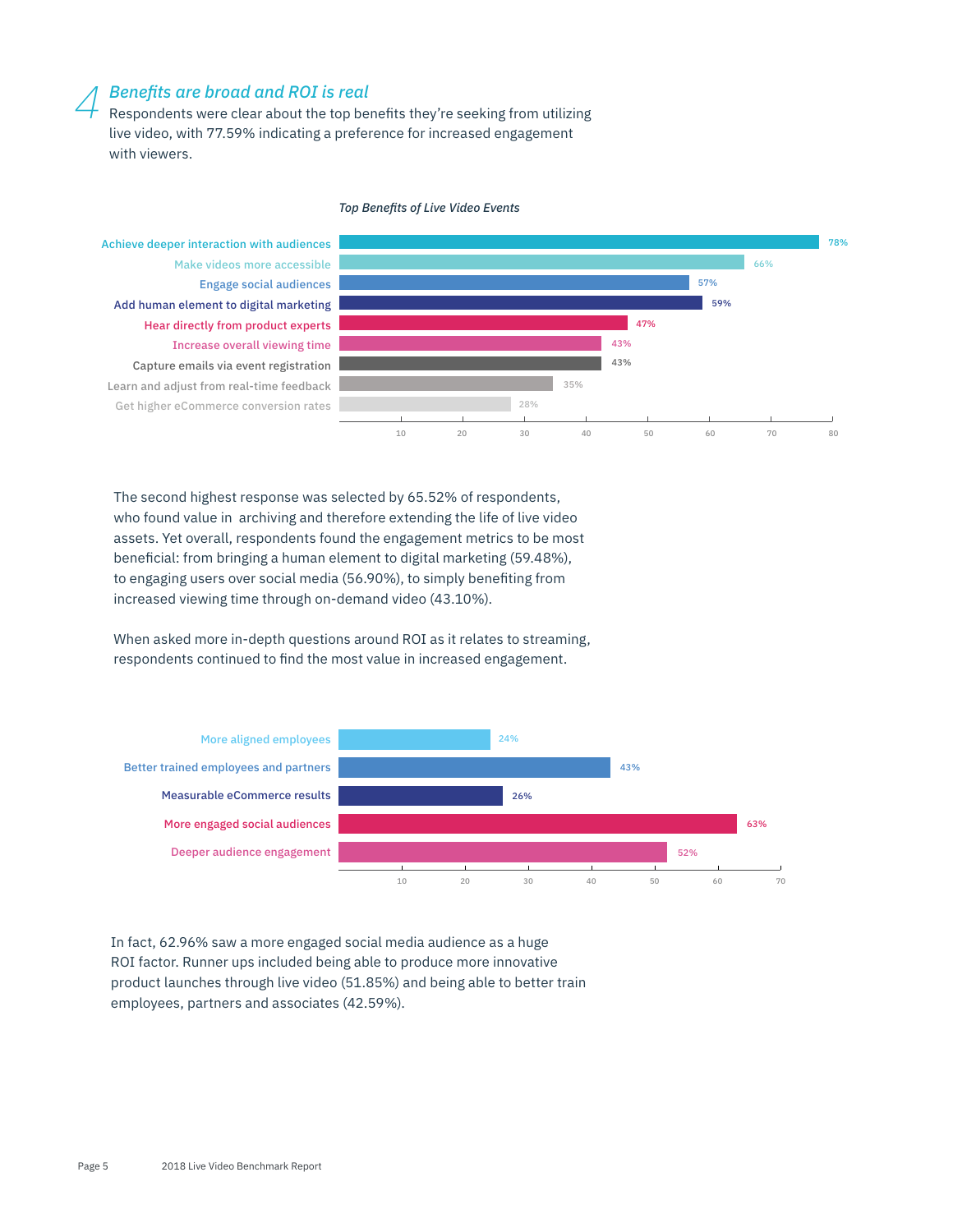*Live video use cases are exploding for internal & external audiences 5 Top uses for video:* Whether used as a storytelling vehicle to better engage customers with a brand, or as a means of connecting employees with their executives, the use cases for live video are quite varied. While some survey takers shared that deciding on new content can be considered a barrier, respondents also indicated that their uses for live video over the past twelve months were wide ranging, and many are committed to trying out new use cases in 2018. Eleven different use cases all received strong interest in either being piloted or used again in 2018.

Across all uses of live video, the top three were training, media/influencer briefing, and broadcasting in-person events.

## *Internal corporate communication use cases are growing 6*

For internal live video, the top use case was centered around training. In the last 12 months, 55.56% of respondents used live video to train retail associates, 50% used it to train sales representatives, and 47.17% used it to train customer service representatives. Even more projected that they would be using live video for training in 2018, with retail associate training seeing the largest growth from 50% to 58.62%.

Another major use case for internal live video was around executive town halls. Nearly half of respondents (48.39%) noted that their companies were already doing town halls in 2017, and that there would be marginal growth to 50% for 2018.

|                                | Did this in the<br>last 12 months | Will do in the<br>next 12 months |
|--------------------------------|-----------------------------------|----------------------------------|
| <b>CEO Town Halls</b>          | 48%                               | 50%                              |
| <b>Train Sales Reps</b>        | 50%                               | 59%                              |
| <b>Train Customer Service</b>  | 47%                               | 49%                              |
| <b>Train Retail Associates</b> | 56%                               | 58%                              |

### **Training**

Media/influencer briefing Live streaming in-person events Product launches Executive town halls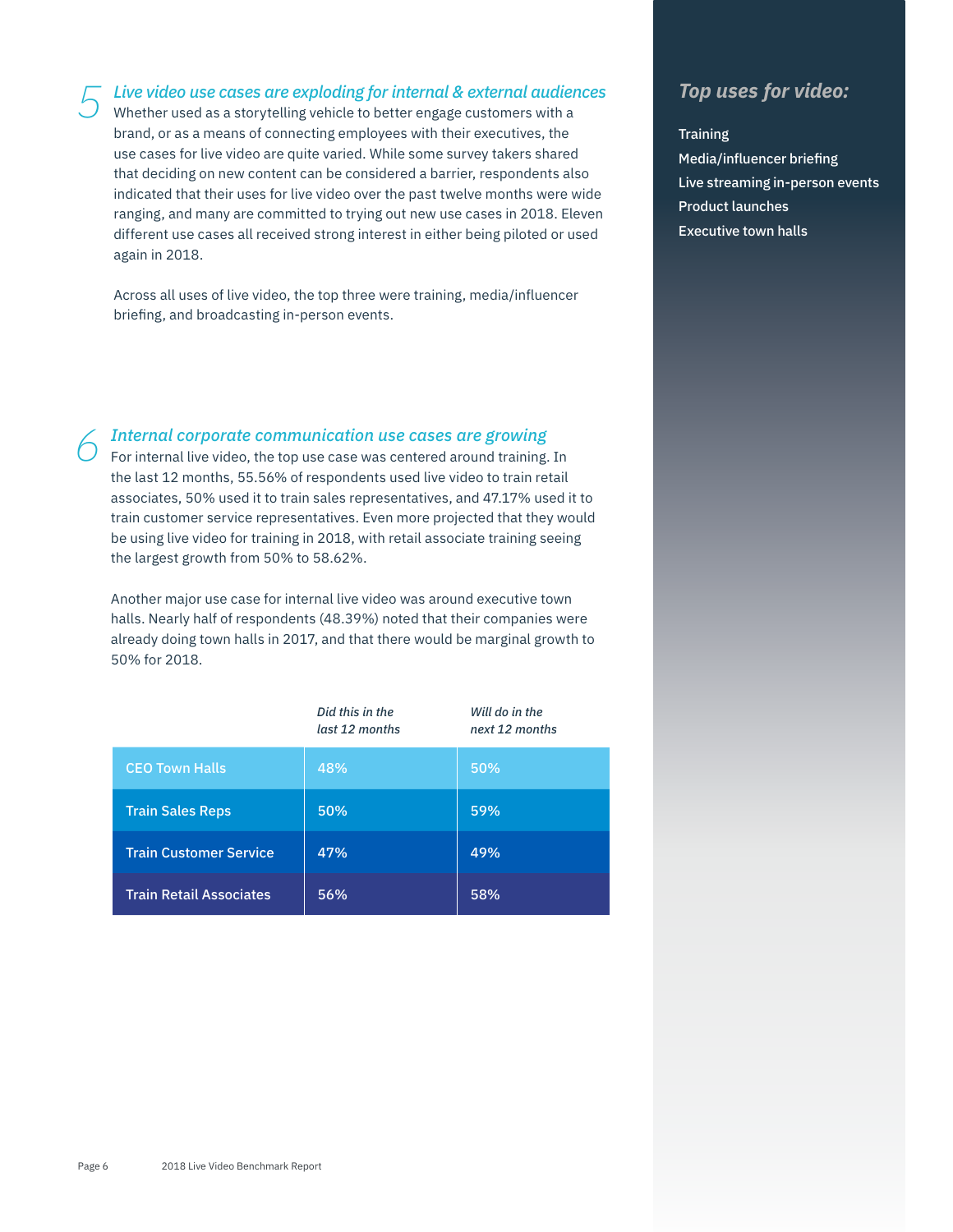*External video use cases - particularly related to eCommerce - are expanding 7*

While live video is reshaping corporate communications, it's also having a tremendous impact outside the organization as well.

|                                  | Did this in the<br>last 12 months | Plan to pilot in the<br>next 12 months |
|----------------------------------|-----------------------------------|----------------------------------------|
| <b>Media/Influencer Briefing</b> | 40%                               | 53%                                    |
| <b>Consumer Marketing</b>        | 41%                               | 45%                                    |
| <b>Product Launches</b>          | 47%                               | 49%                                    |
| eCommerce Sales                  | 61%                               | 32%                                    |
| <b>Expand In-Person Events</b>   | 48%                               | 50%                                    |
| <b>Virtual Tours</b>             | 54%                               | 33%                                    |
| <b>Consumer Panels</b>           | 39%                               | 51%                                    |

The top external streaming use case in 2017 was eCommerce sales, followed by virtual tours and live video for media/influencer briefings. Consumers are very comfortable with online shopping now, so it is a natural extension to hold live commerce events to expand this medium directly into sales. The briefings allow companies to reach large, global bases of media outlets and influencers, and 53% of respondents are planning to pilot them in the coming year. Other top external use cases for 2017 included in-person events such as trade show discussions and product launches, each at just under 50%.

Another use case that emerged from the survey was the use of live streaming for consumer panels, which are studies of how consumers interact with or feel about brands and products. 39.02% noted that they did this in 2017, but 51.22% stated they intended to live stream their first consumer panels in 2018. This is a big move for this category. Consumer panels are a quick and relatively cost effective way to gauge reactions. They can range anywhere from generic panels to those focused on current brand lovers in order to get valuable information. Live streaming them allows members of an organization to watch the panels in real-time, while also making it easy to archive them for later use.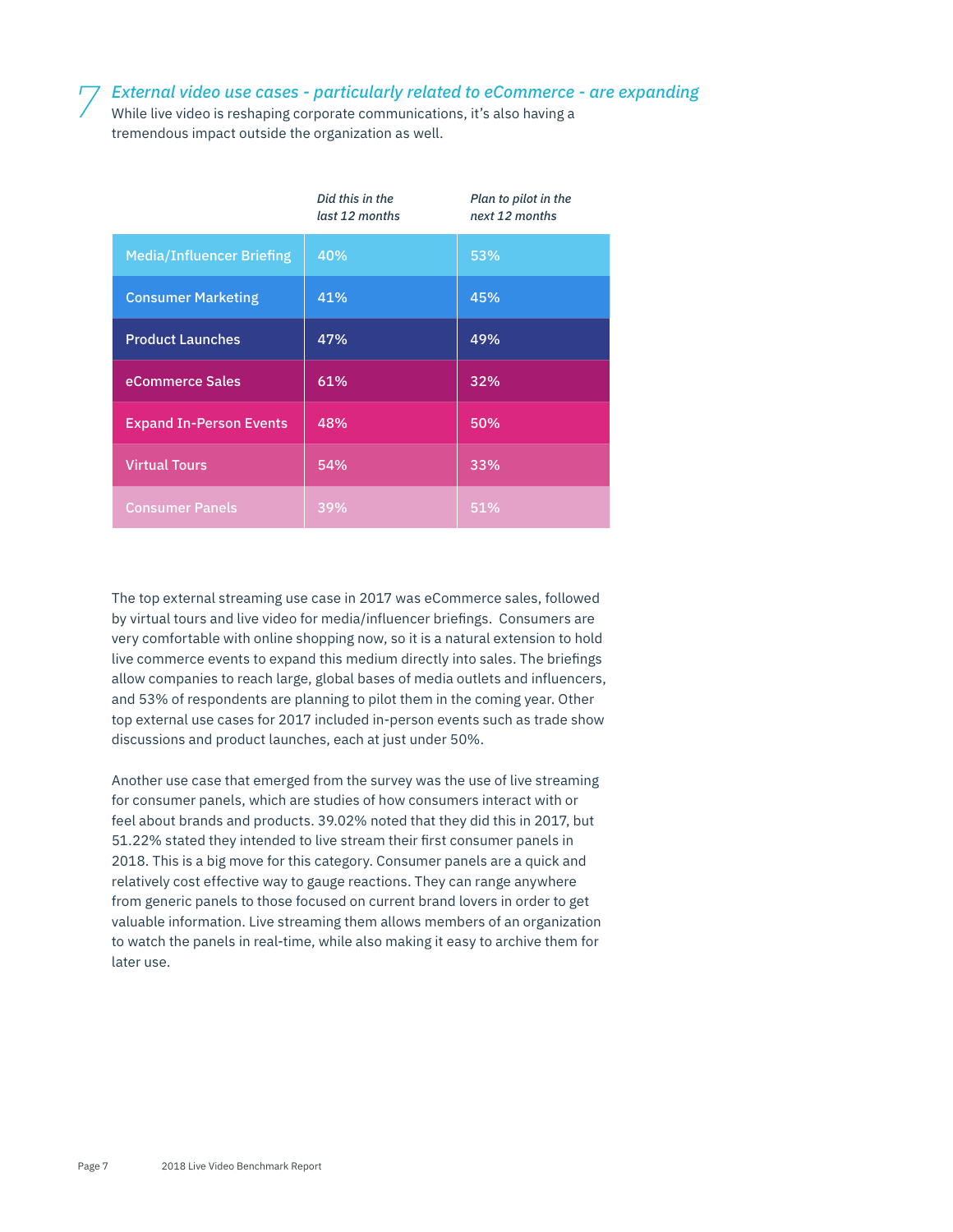# **Key Findings and Takeaways**

- Live video plays a central role in both customer and employee engagement. It has become a key method of launching products online to consumers across social networks and websites, and is highly effective in keeping employees connected across regional locations and varied time zones.
- Training salespeople and retail associates are among the top-rated use cases for live video ROI. Companies who have adopted live video in this way plan to increase these efforts moving forward.
- Live video for eCommerce sales is on the rise. Companies are looking to merge the buy-now experience with live video, which will offer higher levels of engagement than pre-recorded video.
- Executive teams can go a long way in achieving a connected corporate culture via live video. With its authenticity and ability to elicit emotion, live video has the potential of boosting employee loyalty.
- Companies must prioritize live video as a key part of their digital marketing to more fully engage brand ambassadors, and plan ahead to ensure budget and resources are in place.

# **About the Data**

Data gathered from this survey targeted brand and retail executives and their current use of live video streaming. Over 200 employees from different companies were represented in the data. Of those respondents, 30.70% worked for a company in retail, with 16.34% working for agencies. 58.42% of respondents worked for a company with fewer than 100 employees, with 16.83% working for companies with 5,000+ employees. Likewise, there was a similar connection between overall revenue from these represented companies, with 49.01% making under \$5 million and 15.84% making over \$1 billion in revenue.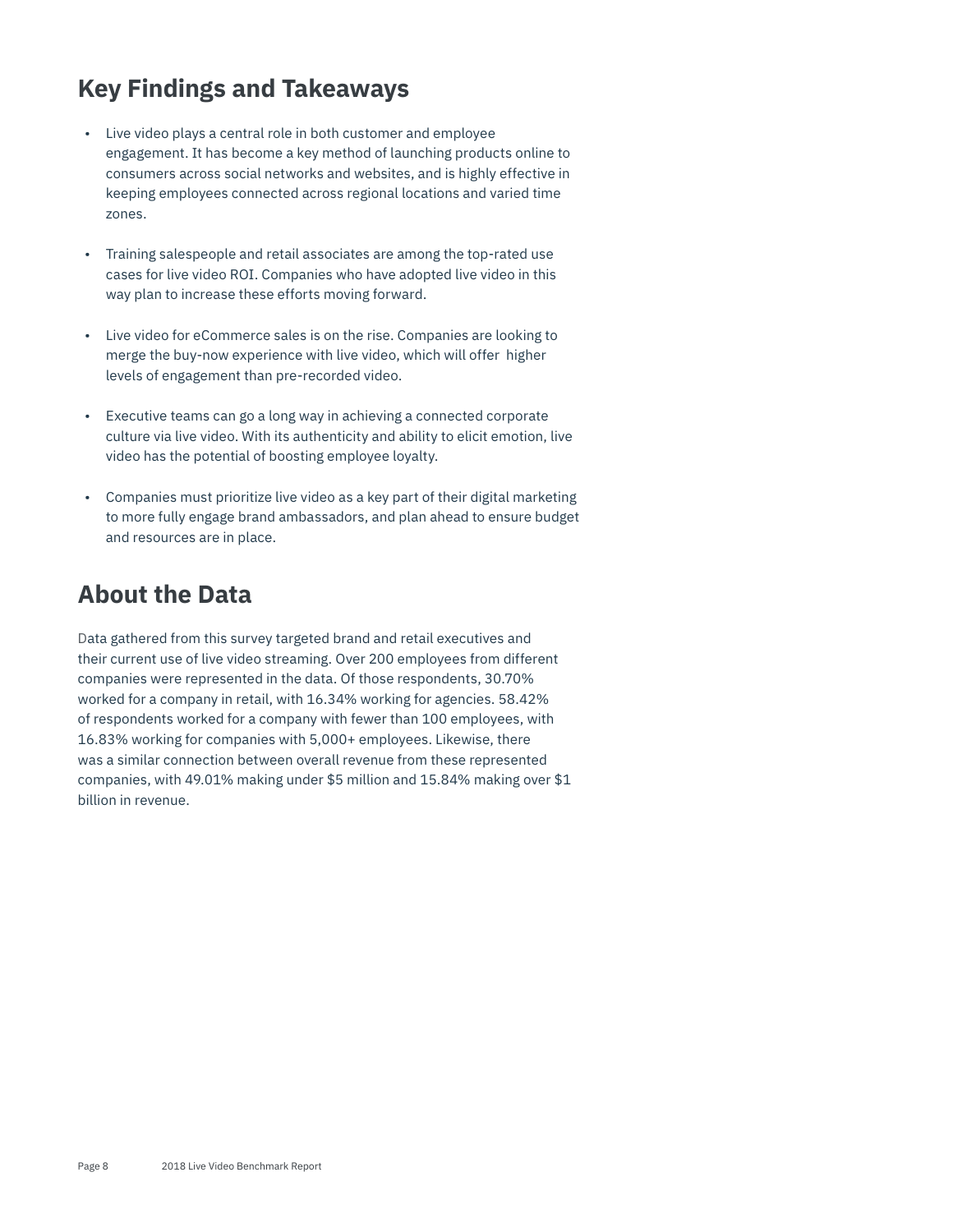# <span id="page-8-0"></span>**About IBM Cloud Video**

IBM Cloud Video enables leading brands to increase the value of their video with advanced products and solutions that simplify workflow management and streaming logistics. With cognitive and AI infused technologies, IBM Cloud Video empowers its customers to enhance monetization opportunities and maximize viewer engagement through unprecedented access to advanced data and analytics.

# **About Brandlive**

Brandlive provides an omni-channel live video platform for brands and retailers who use it for training, marketing and eCommerce events. The end-to-end live video platform enables brands to connect their best product experts and influencers directly to global digital audiences, who can then interact with those experts. Customers such as GoPro, The North Face, REI, eBay, Walmart and Cabela's use Brandlive to launch products, increase eCommerce sales, create innovative live marketing programs and conduct more cost-effective internal events and training. Brandlive is headquartered in Portland, OR and found at <http://www.yourbrandlive.com>

# **Endnotes**

1 Cisco; "Cisco Visual Networking Index: Forecast and Methodology, 2016–2021"; Cisco, September, 2017; [https://www.cisco.com/c/en/us/solutions/collateral/service-provider/visual-networking-index](https://www.cisco.com/c/en/us/solutions/collateral/service-provider/visual-networking-index-vni/complete-white-paper-c11-481360.html)[vni/complete-white-paper-c11-481360.html](https://www.cisco.com/c/en/us/solutions/collateral/service-provider/visual-networking-index-vni/complete-white-paper-c11-481360.html)

2 Rick, C.; "Live Video Beats VOD Hands Down in Per Playing Time"; Tubular Insights, April, 2014; [http://](http://tubularinsights.com/live-video-vod-per-play/) [tubularinsights.com/live-video-vod-per-play/](http://tubularinsights.com/live-video-vod-per-play/)